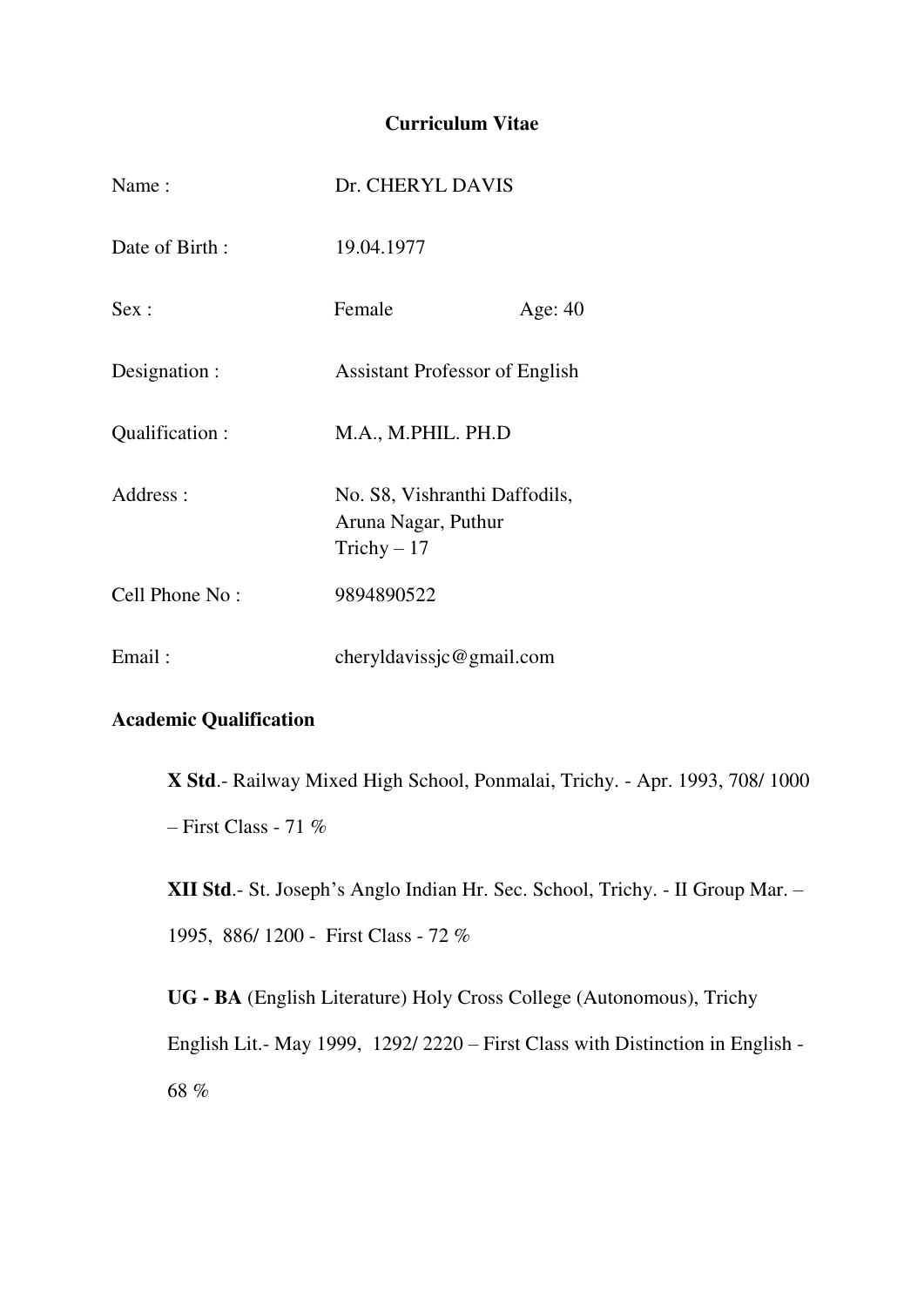**PG - MA** (English Literature) Holy Cross College (Autonomous), Trichy - May 2001, 1064/ 1500 – First Class - 71 %

**M.Phil**. (English Literature) - St. Joseph's College (Autonomous), Trichy May 2004, 363 / 500 – First Class - 72 %

**Ph.D** - (English Literature). Bishop Heber College, (Autonomous) Trichy - Awarded – 7 th December 2011

#### **TEACHING EXPERIENCE**: 10 Years

Assistant Professor of English - Bishop Heber College (Autonomous), Trichy –

17.01.09.2003 to 09.006.2012 – Management Staff

Assistant Professor of English - St. Joseph's College (Autonomous), Trichy – 2 - 18.06.2012 Till date - Aided

## **TECHNICAL QUALIFICATION**

Master's Diploma in Computer Application (MDCA) at BDPS, Trichy

Typewriting English (Junior Grade)

#### **PAPERS PRESENTED**

1. A Post Colonial Approach: The Rediscovery of Self in V.S. Naipaul's *A House for Mr. Biswas and Half a Life.* UGC Sponsored National Seminar on Polemics of Post Colonial Writings in the Context of Nationalism at VHSN College, Virudhunagar, 29th & 30th March 2007.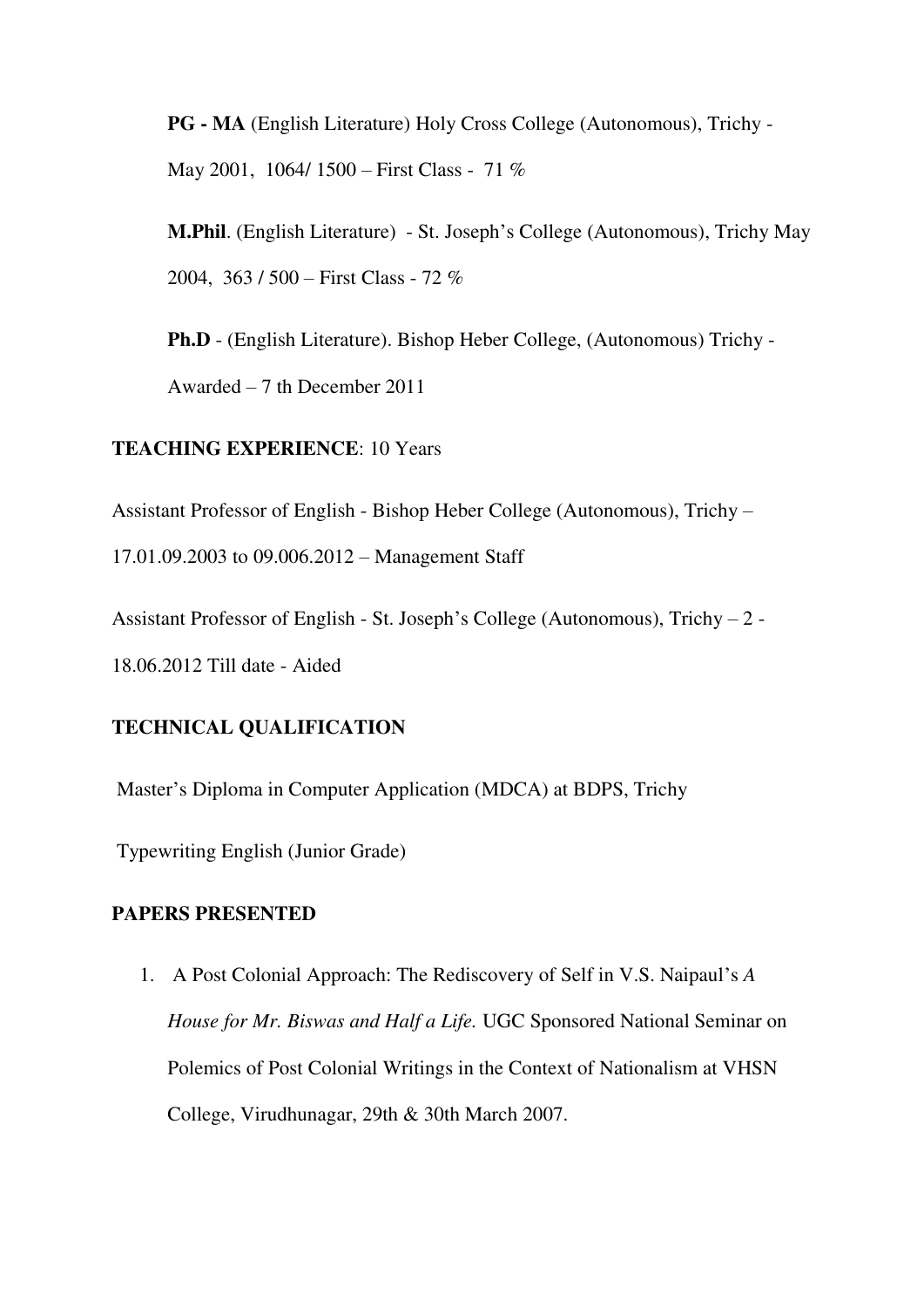- 2. Symbiosis: The Human Relationship with the Sea in J.M. Synge's *Riders to the Sea*. AIMS – OSLE – II International Conference of Organization for Studies in Literature and Environment – India, at Acharya Institute of Management and Sciences, Bangalore, June 8th and 9th 2007.
- 3. Human Perseverance in V.S.Naipaul's *Mr.Stone and The Knights Companion*. UGC Sponsored State Level Seminar on Human Values and Ethics in Literature in English at Periyar E.V.R College (Autonomous), Trichy. 13-14 August 2007.
- 4. Literature as a Rhetorical Tool for Developing Communication Skills: 17th Melta Conference – Malaysia. May 30th and 31st
- 5. Magic Realism in Girish Karnad's *Hayavadana and Naga-Mandala*. National Conference at Bharathidasan University.
- 6. An Ecocultural Reading of Harindranath Chattapohaya's *The Parrot* at the National Conference, Karunya University, Coimbatore. November 28th & 29th
- 7. Ecocriticism in a Postcolonial Context: A Study of V.S. Naipaul's Selected Novels. at the IV OSLE International Conference conducted by National College, Trichy 25, 26 September 2009.
- 8. Ecological Conflict in Kamala Markandaya's *Nectar in a Seive* . New Cultural Contours in the Post Independent Indian Writing in English" at Bishop Heber College, Trichy. 9&10 February 2010.
- 9. From an Egological to an Ecological Way of Living: Applying Schelling's Idealism on Gieve Patel's *On Killing a Tree*. A Two Day National Conference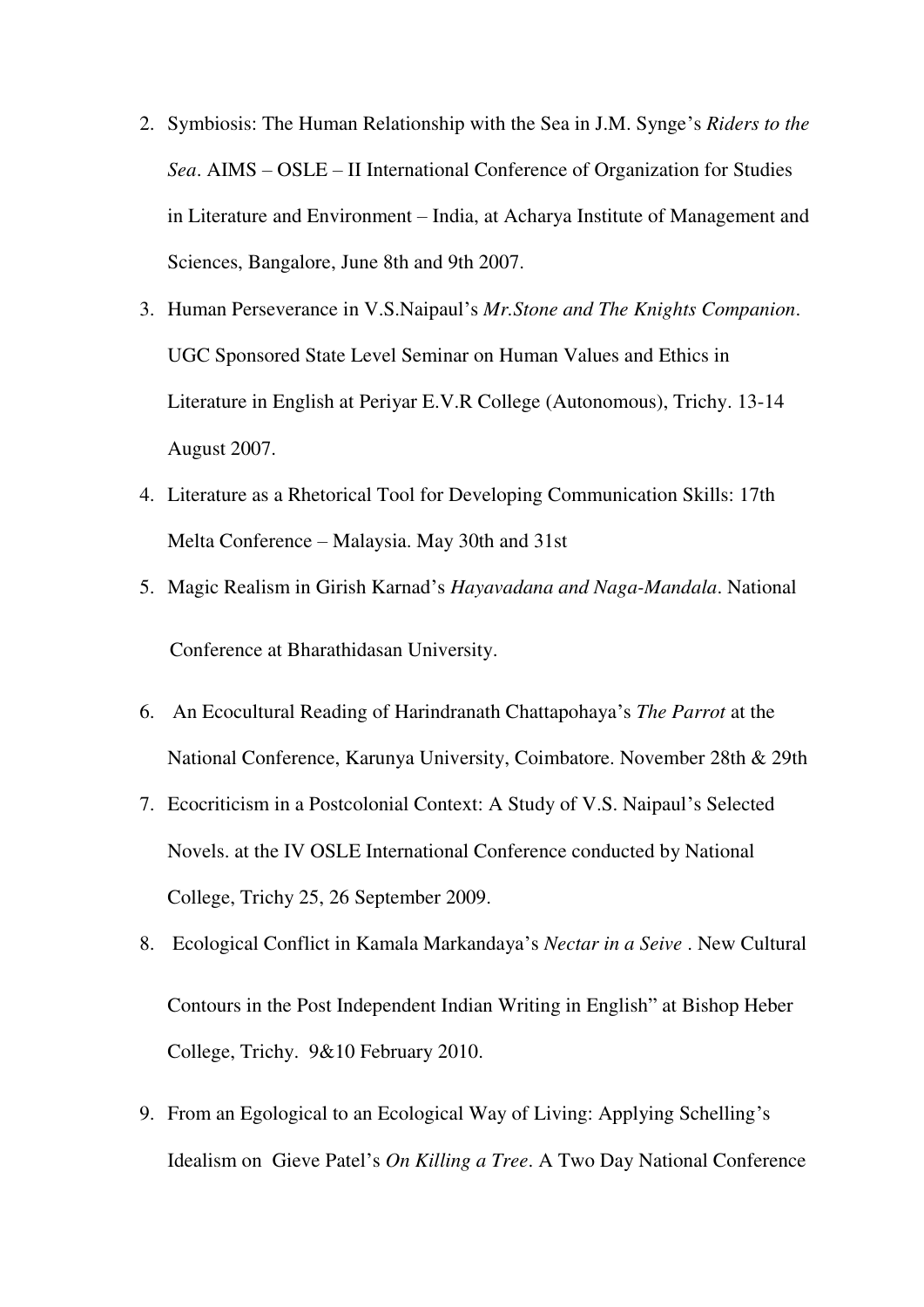on Literary Theories - St. Joseph's College (Autonomous) Trichy. 03-04<sup>th</sup> December 2015.

- 10.Anthropocentric Behaviour towards the Fauna World: An Eco critical Perspective of W.W.E. Ross's *The Snake Trying*. A One Day International Conference on Canadian Studies. St. Joseph`s College (Autonomous) Trichy-1 st Feb 2016.
- 11.Exploitation of Human Psyche in Media Culture: A Postmodern Perspective ICELLRP International Conference on English Language and Literature: Retrospect's and Prospects – organized by South-Asian English Language  $\&$ Literature Teacher's Association (SELTA) and Bishop Heber College (Autonomous), Tiruchy -17. 4 &  $5<sup>th</sup>$  February.
- 12.A Vision after Life: Analyzing the Biblical Allusions of Purgatory in Dante's *Divine Comedy*- UGC Sponsored International Conference on Comparative Perspective in Classical Literature – Organized by Lady Doak College, Madurai – 625 002. 15-17<sup>th</sup> December 2015.
- 13.Dreams Deferred: A Critical View of Lorainne Hansberry's *A Raisin in the Sun* – From Victim to Vindicating Survivor: the Many Voices of the Subaltern in Literature – National Seminar – organized by Bishop Heber College – Trichy – 22<sup>nd</sup> Feb. 2017.

#### **PAPERS PUBLISHED**

1. Existentialism in Girish Karnad's *Naga Mandala*. Research Sources for Literary Resources, 2007.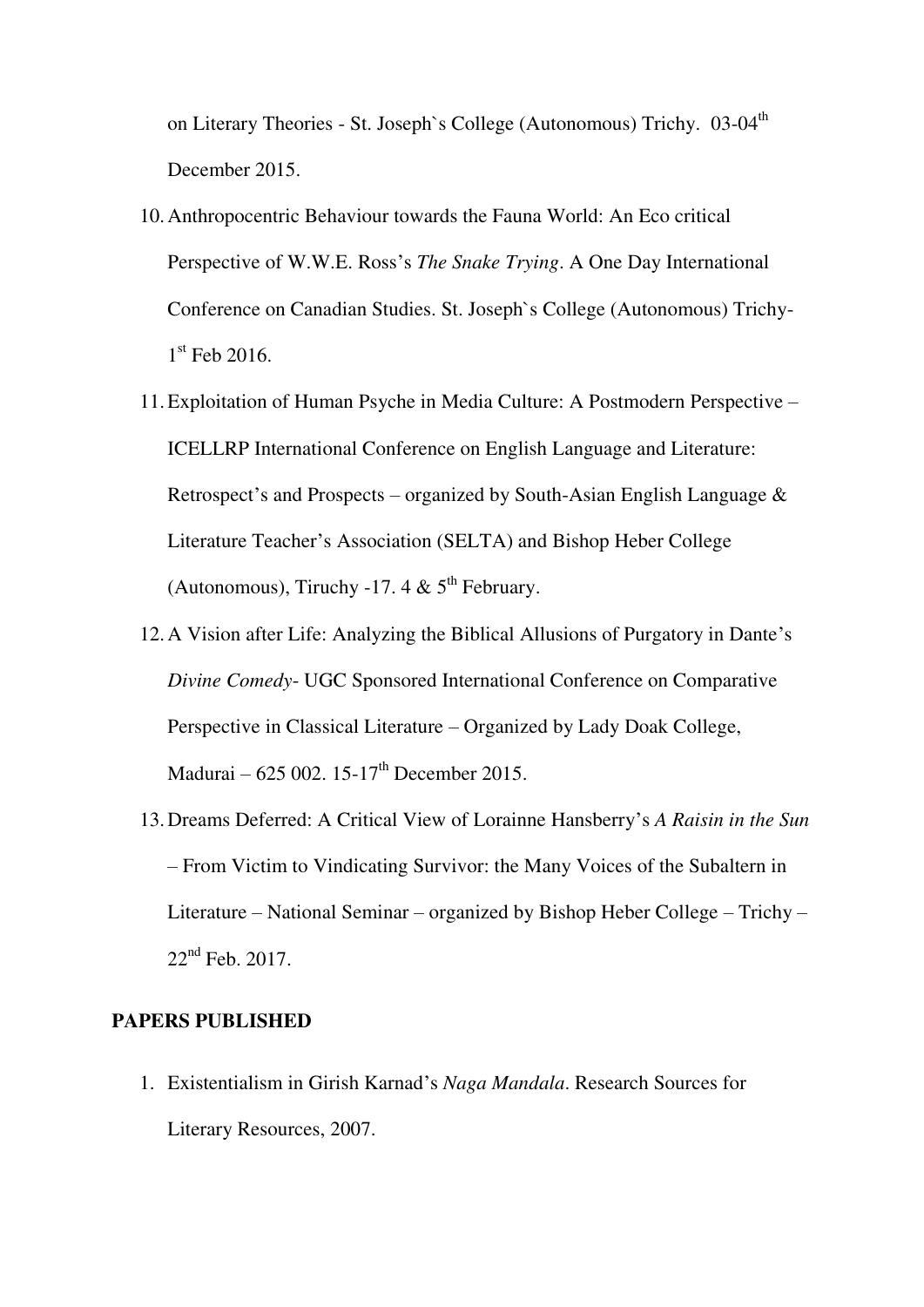- 2. Elements of the Absurd and Cultural Disintegration in V.S.Naipaul's *A House for Mr. Biswas,* Literary Explorer, An Annual Publication of Critical Studies in English Literature by the Department of English, Bishop Heber College, Trichy, 2006. ISBN
- 3. Land,Landscapes and Sense of Place: An Ecological Study of V.S Naipaul's *The Enigma of Arrival*. Literary Explorer, An Annual Publication of Critical Studies in English Language and Literature by the Department of English, Bishop Heber College (Autonomous), Trichy, December 2010. ISBN
- 4. Literature and Human Rights: A Study of V.S Naipaul's *Magic Seeds*. Horizons: Critical Perspectives on Language and Literature. Ed. Dr. Suresh Frederick.Amirthamani Publications, 2011. ISBN: 978-81-920985-1-7.
- *5.* Ecological Conflict in the Third World Countries: A Study of V.S. Naipaul's *A Bend in the River*. Contemporary Contemplations on Ecoliterature. Ed. Dr. Suresh Frederick. Authorspress, 2012. ISBN 978-81-7273-642-2.
- 6. Ecofeminism in Margaret Laurence's *A Fetish for Love*. HERMES: A Biannual Literary Research Journal Vol V Issue II December 2012, by the Department of English, St. Joseph's College (Autonomous), Trichy – 2. ISSN 0975 – 3516.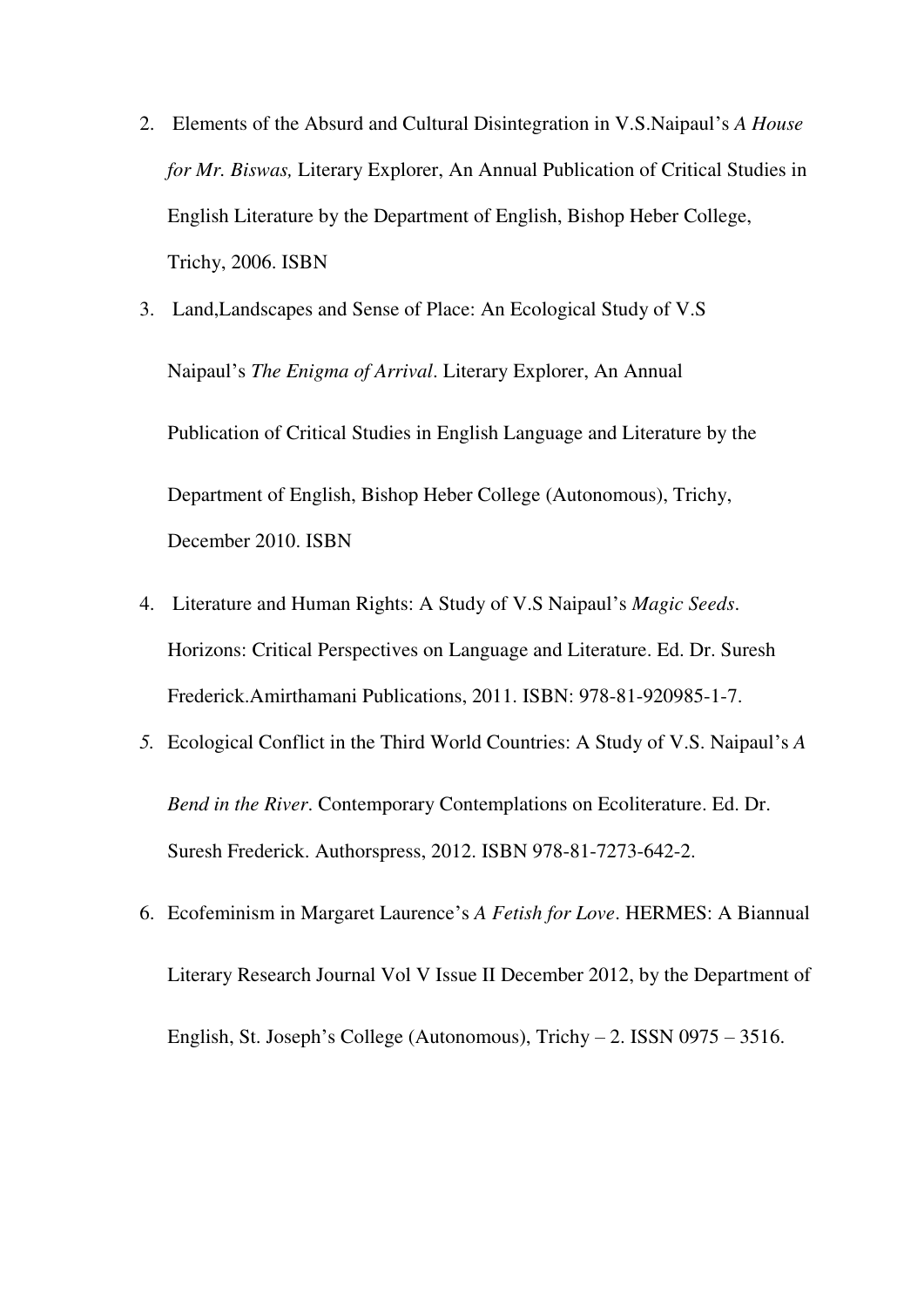- 7. Exploitation of Human Psyche in Media Culture: A Postmodern Perspective ROOTS – International Journal of Multidisciplinary Researches. ISSN 2349- 8684-2016.
- 8. A Vision after Life: Analyzing the Biblical Allusions of Purgatory in Dante's *Divine Comedy-* Hermes Vol IX, 0975-3516-2016
- 9. Nature and Feminine Identity: An Eco feministic Perspectives in *Kuronthoga*i – Hermes Vol VII/ 0975-3516- 2015.
- 10. A Study of Jeet Thayil's *Narcopolis* Contemporary Contemplations on Indian Writing in English – 978-93-207-454-9-2017.
- 11.Magical Realism in the World of Cartoons and its Impact on Children. Published in International Journal of Research (IJR), Vol 4, Issue 6, May 2017. ISSN: 2348-6848, Impact Factor: 5.60.
- 12.Dreams Deferred: A Critical View of Lorraine Hansberry's **Raisin in the Sun** – The Voices of the Subaltern in Literature Research Papers on Subaltern Studies, February 2017, ISBN: 978-93-80767-64-2.
- 13. Landscape, Culture and Memory: An Eco Critical Reading in Maman Dai's The Legends of Pensam – Bodhi- International Journal of Research in Humanities, Arts and Science. ISSN- 2456- 5571- 2017.

#### **RESEARCH PROJECTS DONE:**

**M.A.** – The Exploitation of the Female Psyche in Television Advertisements.

**M.PHIL**. – The Absurdity of Life and Results of Culture Contact in V.S Naipaul's *A House for Mr. Biswas.*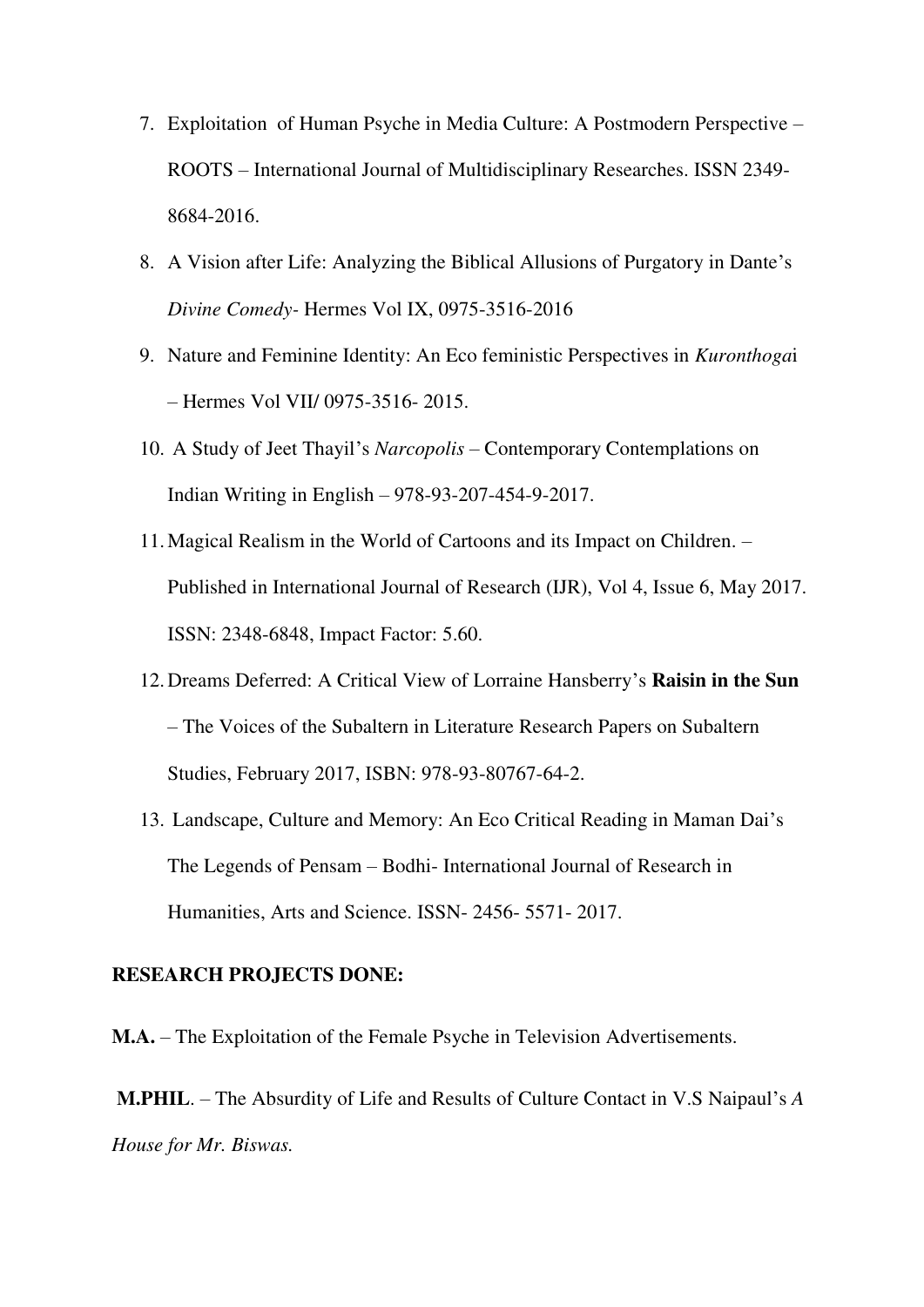**Minor Project** – Ecocriticism in a Postcolonial Context: A Study of V.S Naipaul's

*Guerrillas and A Bend in the River.* (Management at Bishop Heber College, Trichy)

**PH.D –** A Derelict Man in a Derelict Land: An Ecocritical Dimension of

V..S.Naipaul's Novels.

## **PROJECTS GUIDED:**

M.A - 25

MPHIL - 35

PH.D –8 (On Going)

## **CONFERENCES / WORKSHOP / SEMINAR ATTENDED**

- 1. **Orientation Programme for the Young Lecturers**. Bishop Heber College. Trichy 9 -11 March 2006.
- 2. TANSCHE & UGC Sponsored Three Day Workshop on "**Curriculum Development and Evaluation**" Bishop Heber College. Trichy 24 -25 Sept.2005
- 3. **Workshop on ELT and Literary Criticism.** Bishop Heber College. Trichy 30 -31 Oct. 2006.
- 4. **UGC Sponsored National Seminar on Polemics of Post-Colonial Writings in the Context** - Virudhunagar Hindu Nadars Senthilkumara Nadar College, Virudhunagar 29-30 Mar.07.
- 5. **II International Conference of Organisation for Studies in Literature and Environment.** AIMS-OSLE. Bangalore 08-09 June 2007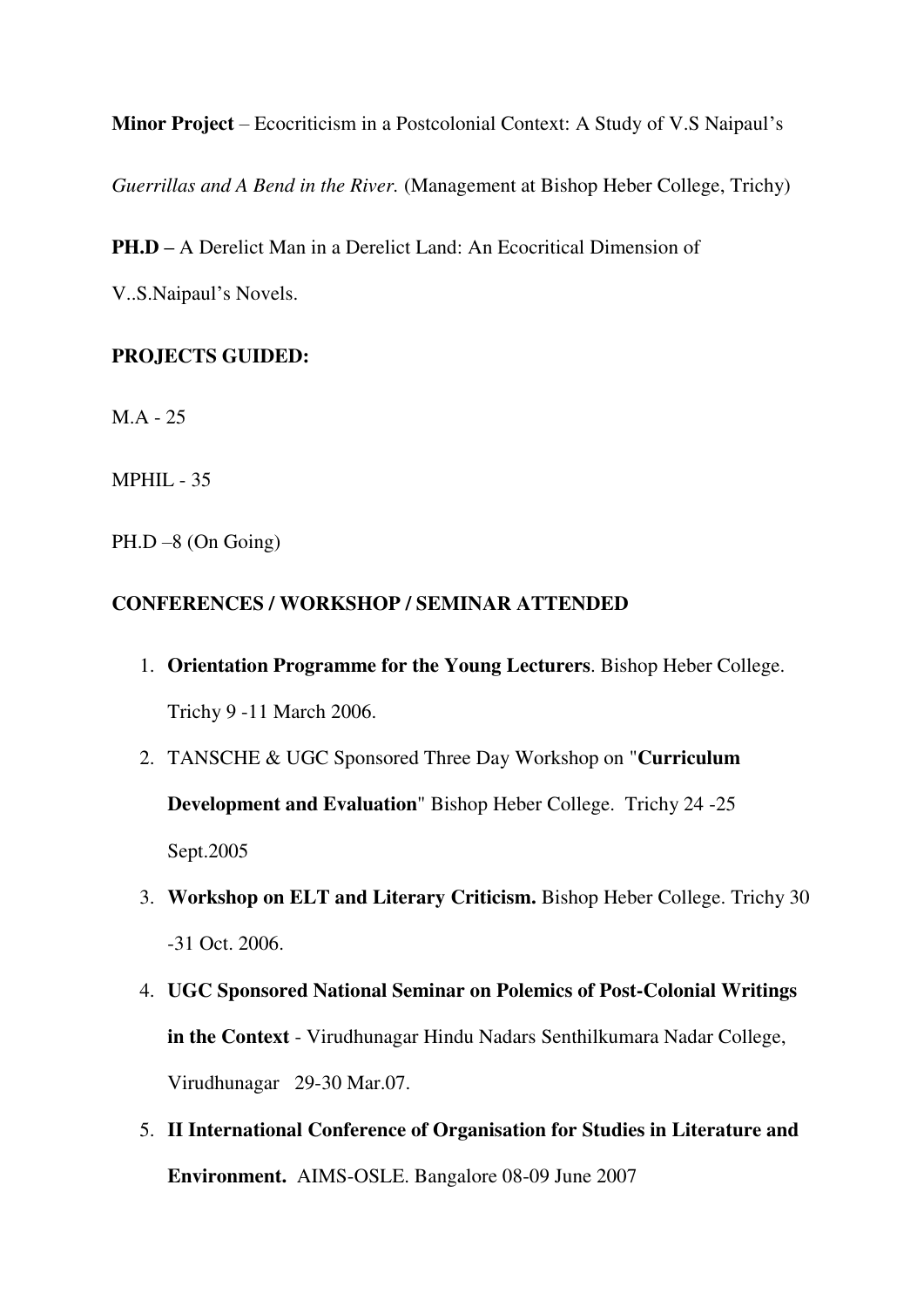- 6. **UGC Sponsored State Level Seminar on Human Values and Ethics in Literature** in English Periyar E.V.R College Trichy 13-14. August 2007
- 7. **National Conference** Karunya University Coimbatore. November 28<sup>th</sup> -29th 2008
- 8. **Melta Conference MELTA Malaysia May 30<sup>th</sup> -31st 2008**
- 9. **Seminar on Christianity in India** BISHOP HEBER COLLEGE Trichy 13 JANUARY 2010.
- 10.**UGC National Seminar on New Cultural Contours in the Post Independent Indian Writing in English.** BISHOP HEBER COLLEGE, Trichy 9 & 10 FEBRUARY 2010.
- 11. **Workshop on Examination Reforms & Evaluation.** BISHOP HEBER COLLEGE Trichy. 18 & 19MARCH 2011.
- 12. **Experience America** Workshop on ELT U.S CONSULATE GENERAL, Chennai 14-16 SEPTEMBER 2011.
- 13. **Regional Workshop on Relevance of Women Studies in the Present Context** REGIONAL ASSOCIATION OF WOMEN'S STUDIES RAWS, Trichy 9 JANUARY 2012
- 14.**Orientation Programme for Junior Staff**. ST. JOSEPH'S COLLEGE (AUTONOMOUS), Trichy – 2 11-14 JUNE 2012
- 15. **National Conference Cum Workshop on Analyzing, Evaluating a Textbook and Current Thinking in Language Teachin**g **– A Historical Perspective.** ST. JOSEPH'S COLLEGE (AUTONOMOUS), Trichy – 29 MARCH 2013.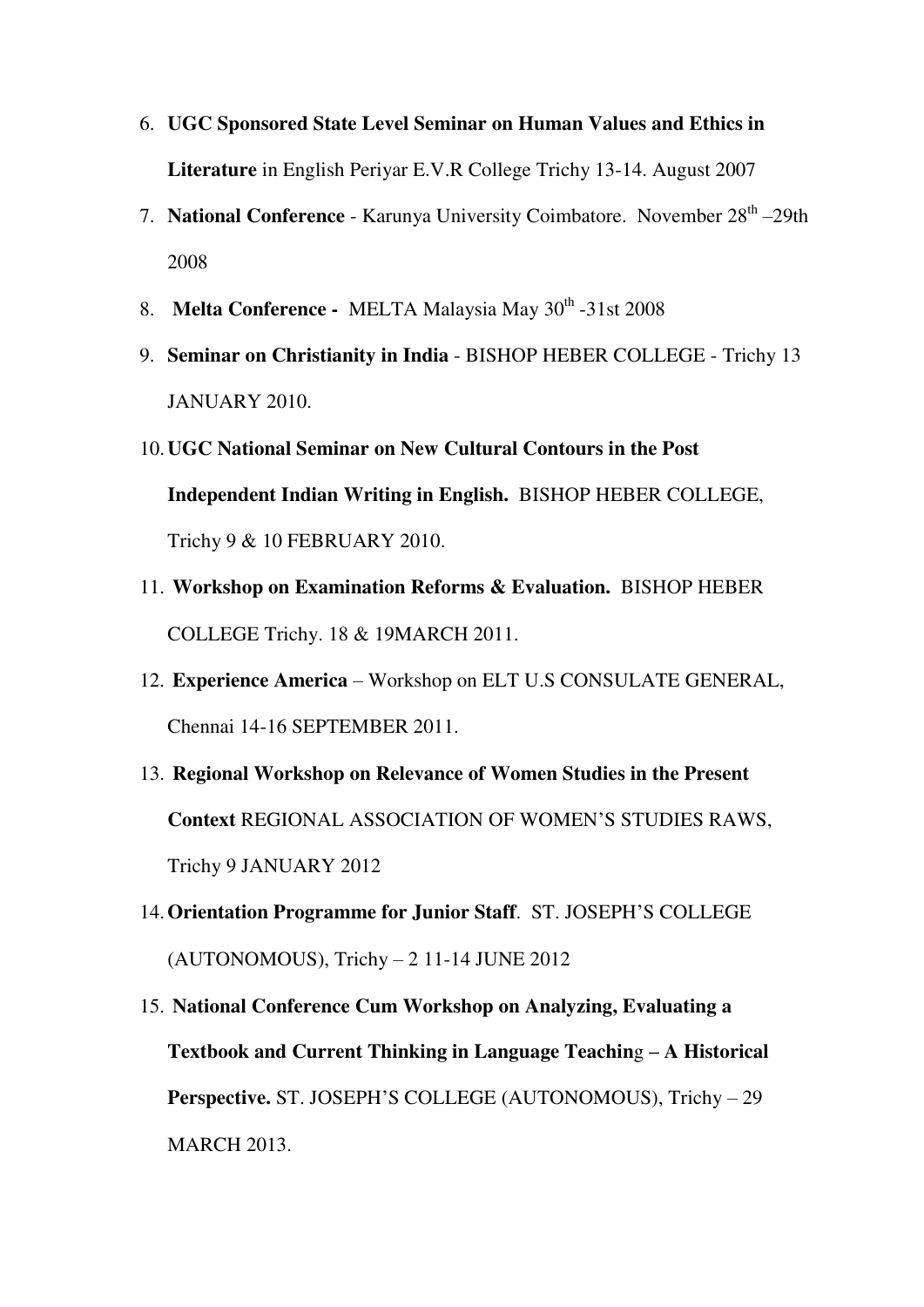- 16.**Orientation Training Programme for the Newly Recruited Teaching Staff in Grant-in-Aid -** PROFESSIONAL TRAINING COMMITTEE AND JESUIT HIGHER EDUCATION COMMISSION OF MADURAI PROVINCE. Loyola College, Chennai 17-26 MAY 2013
- 17.**From Victim to Vindicating Survivor: The Many Voices of the Subaltern in Literature.** Bishop Heber College, Trichy. 2017-02-22
- 18.**An International Conference on Re-Interpreting Shakespeare** St. Joseph`s College, Trichy. 2016-12-15
- 19.**Orientation Progaram**. Bharathidasan University-Trichy. 28- 2016-05-20
- 20.**ICELLRP International Conference on English Language and Literature**: **Retrospects and Prospects** - SELTA & Bishop Heber College (Autonomous) Trichy- 2016-02-04.
- 21.**International Conference on Canadian Studies** ,St. Joseph`s College (Autonomous) Trichy- 2016-02-01
- 22.**International Conference on Comparative Perspectives in Classical Literature.** Lady Doak College, Madurai -2015-12-15.
- 23.**National Conference on Literary Theories** -St. Joseph`s College (Autonomous) Trichy 2015-12-03.
- 24.**Applying Western Theories on Kurunthogai** St. Joseph`s College -Trichy 2015-02-02.
- 25.**International Conference on Emerging Trends on Canadian Literature** St. Joseph`s College Trichy. 2014-01-29.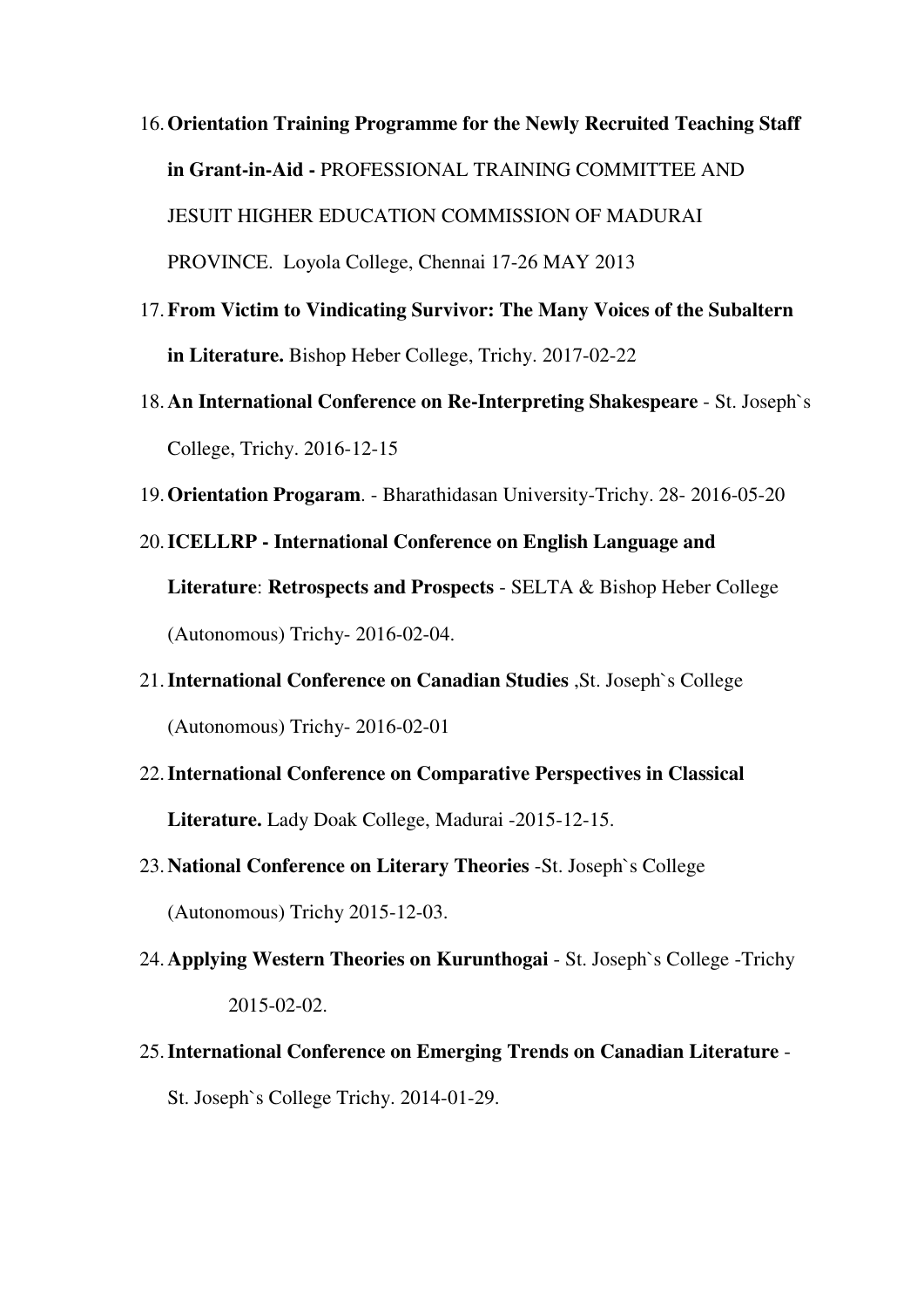## 26.**Diaspora and Culture: Exploring the works of Expatriate Writers**. - TANSCHE and Periyar E.V.R College, Trichy. 2013-12-27

# 27.**On Going Faculty Development Training Programme for the Teaching Staff in Grant-in-Aid. St. J**oseph`s College, Trichy and Jesuit Higher Education Commission (JHEC) of Madurai Province. -Dindigul 2013-11-19

#### **Other Attributes:**

1. **Membe**r in the DOE Club, Examination Committee, Magazine Committee and Sadhana Committee (For Women) at Bishop Heber College, Trichy – 17.

2. **Treasurer** for the English Association at Bishop Heber College, Trichy – 17.

3. **Joint Secretary** for the Alumni Association, Department of English, St. Joseph's College, Trichy  $-2$ 

4. **Vice President** of the English Association at St. Joseph's College, Trichy – 2

6. **Coordinator** of WOESS Club

5**. President** of the English Association at St. Joseph's College, Trichy – 2. 2017-18

6. **Coordinator** of the Alumni Association. – 2018-19.

#### **Resource Person:**

1. Orientation Programme on Soft Skills at Nehru Memorial College, Putnam patti 2017-03-13.